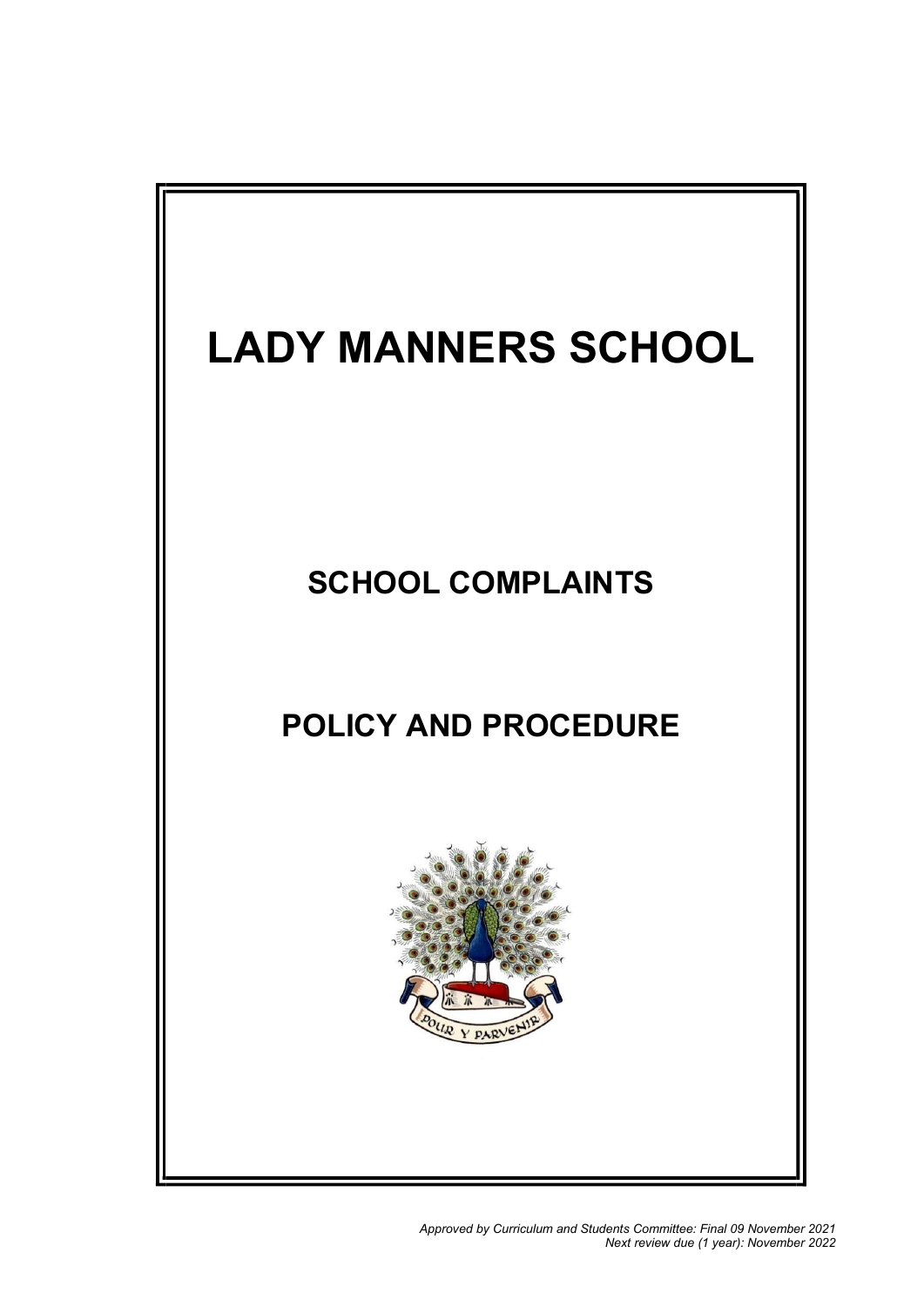## SCHOOL COMPLAINTS PROCEDURE

#### 1. INTRODUCTION

This document meets the requirement of Section 29 of the Education Act 2002 to have in place a procedure to deal with complaints relating to the school and to any community facilities or services that the school provides.

### 2. GENERAL

There are separate procedures for appeals about admissions, exclusions, and staff disciplinary or grievance.

Where complainants or members of staff are invited to a planned meeting as part of the Complaints Procedure, any request to be accompanied by a friend or representative will be accommodated.

The timescales indicated in the Complaints Procedure are those which are expected in normal circumstances. Where the complaint is detailed and/or requires an extensive investigation the timescales may be increased. The complainant will be informed in writing of any variations to the timescales indicated and be given a revised timetable for resolving their complaint.

Anonymous complaints cannot be dealt with under this procedure.

## 3. THE DIFFERENCE BETWEEN A CONCERN AND A COMPLAINT

There is a difference between a concern and a complaint.

Concern - we define a concern as "an expression of worry or doubt over an issue considered to be important for which reassurances are sought."

Complaint - we define a complaint as "an expression of dissatisfaction or statement of dissatisfaction, made in writing on a Lady Manners School complaint form, about the standard of service, actions taken or a lack of action taken affecting an individual or a group."

Taking informal concerns seriously at the earliest stage will reduce the number of concerns that develop into formal complaints. Concerns should be handled, if at all possible, without the need for formal procedures.

Formal procedures will need to be invoked when initial attempts to resolve the issue are unsuccessful and the person raising the concern remains dissatisfied and wishes to take the matter further.

The school's Complaints Coordinator is the Headteacher supported by the Head's PA. The Head's PA is responsible for keeping records of all formal complaints.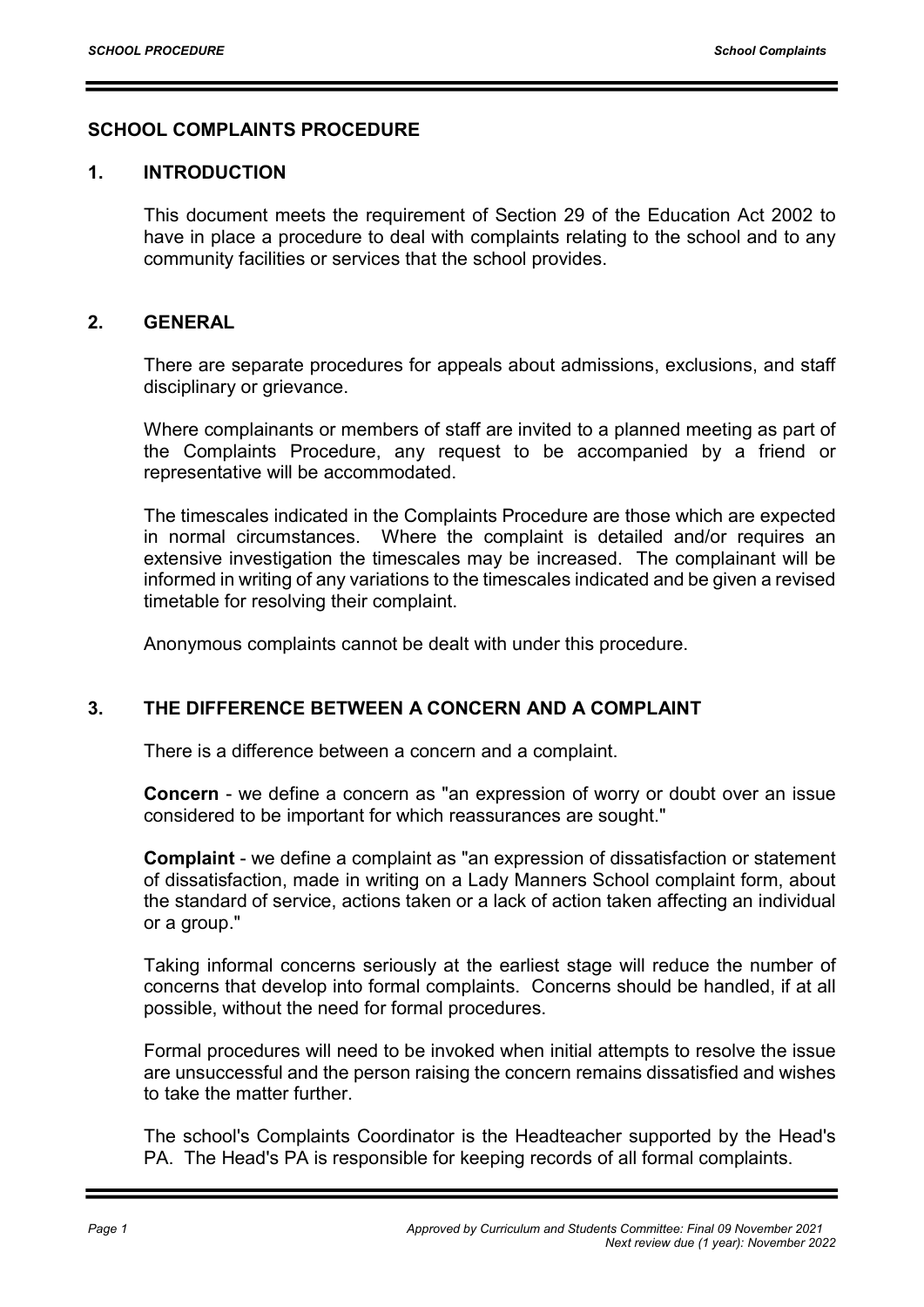## 4. PRINCIPLES

We aim to ensure that our complaints procedure will:

- encourage resolution of problems by informal means wherever possible
- be easily accessible and publicised
- be simple to understand and use
- be impartial
- be non-adversarial
- allow swift handling with established time limits for action and keeping people informed of progress
- ensure a full and fair investigation by an independent person where necessary
- respect people's desire for confidentiality
- address all the points at issue and provide an effective response and appropriate redress, where necessary
- provide information to the school's Senior Leadership Team (SLT) so that services can be improved

## 5. INVESTIGATING CONCERNS AND COMPLAINTS

When investigating a concern or a complaint the Headteacher (or nominated member of SLT acting on behalf of the Headteacher) will:

- establish what has happened so far, and who has been involved
- clarify the nature of the complaint and what remains unresolved
- meet with the complainant or contact them
- clarify what the complainant feels would put things right
- interview those involved in the matter and/or those complained of, allowing them to be accompanied if they wish
- conduct the interview with an open mind and be prepared to persist in the questioning
- keep notes of the interview

## 6. RESOLVING CONCERNS AND COMPLAINTS

At each stage in the procedure we will keep in mind ways in which a concern or a complaint can be resolved. It might be sufficient to acknowledge that the concern or complaint is valid in whole or in part. In additional it may be appropriate to offer one or more of the following:

- an apology
- an explanation
- an admission that the situation could have been handled differently or better
- an assurance that the event highlighted will not re-occur
- an explanation of the steps that have been taken to ensure that it will not happen again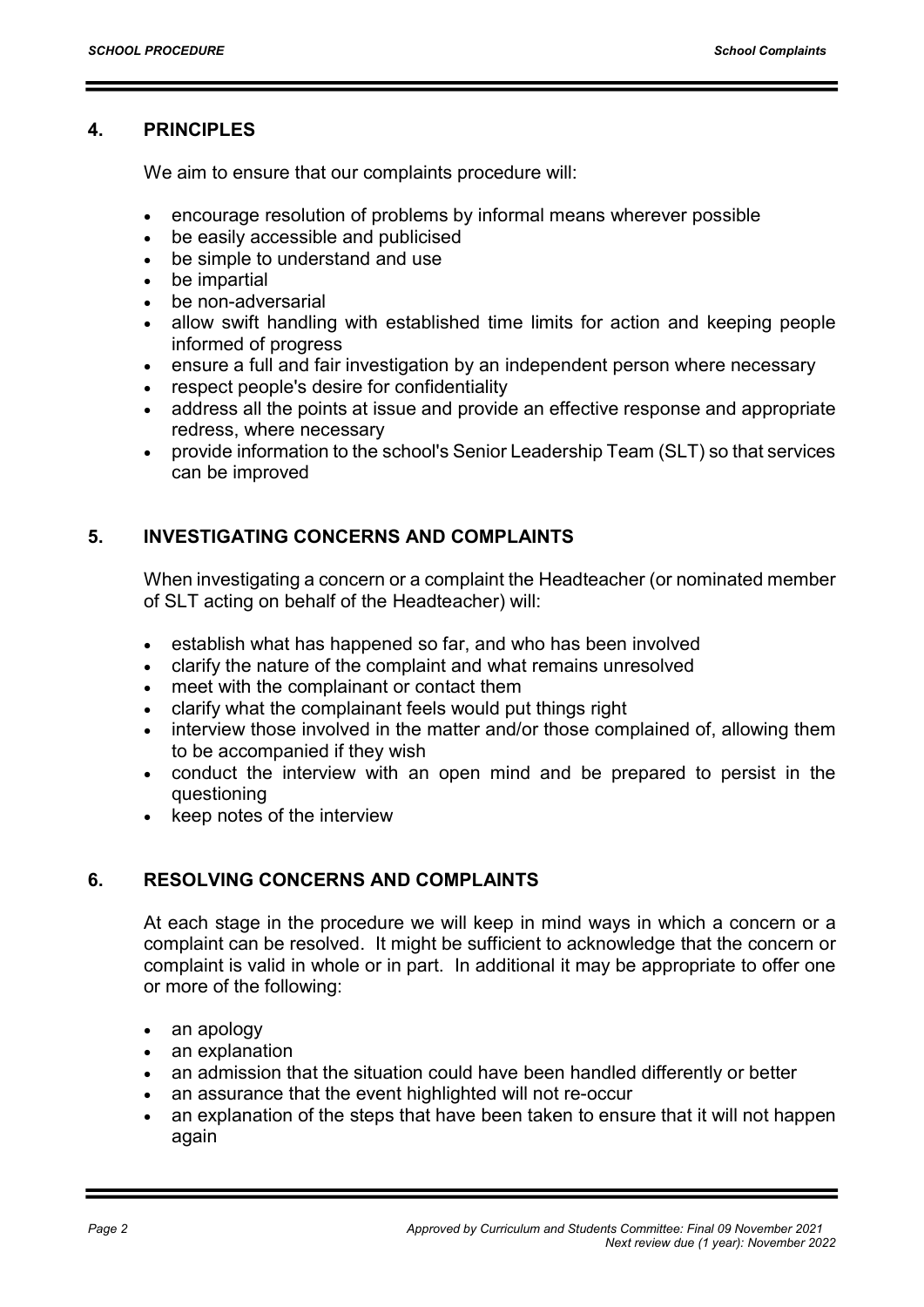• an agreement to consider a review of a school policy in light of the concern or complaint

When appropriate, complainants may be encouraged to state what actions they feel might resolve the problem, bearing in mind that an admission that the school could have handled the situation better is not the same as an admission of negligence. We will try to identify areas of agreement and to clarify any misunderstandings that might have occurred in order to create a positive atmosphere in which to discuss any outstanding issues.

Specific actions taken against members of staff during or after the process of resolving a concern or complaint will not usually be communicated. Any variation to this will be entirely at the discretion of the Headteacher or a designated senior leader.

## 7. TIME LIMITS

Concerns and complaints need to be considered, and resolved, as quickly and efficiently as possible. An effective complaints procedure will have realistic time limits for each action at each stage. In circumstances where further investigations are necessary new time limits can be set and the complainant should be sent details of, and reasons for, the new timescale.

## 8. THE PROCEDURE

The Headteacher should be made aware of all potentially significant complaints before, or as soon as practicable after, an informal investigation begins.

Where the first approach is made to a governor, the next step would be to refer the complainant to the Headteacher. Governors should not act unilaterally on an individual concern or complaint in case they are needed to sit on a panel at a later date.

There will normally be up to four stages of a complaints procedure:

## 8.1 Stage One - Informal Stage (See Appendix 1 for the Flowchart)

Initially, a concern should be raised with the school. This will then be passed on to an appropriate member of staff to investigate. The concern will usually be acknowledged within two working days.

An informal investigation will be completed by the designated member of staff and an initial attempt made to agree an outcome that satisfied all parties. In most cases, it is anticipated that this will resolve the concern.

If the concern remains, a further discussion will be held to resolve the issue informally (usually led by a senior member of staff).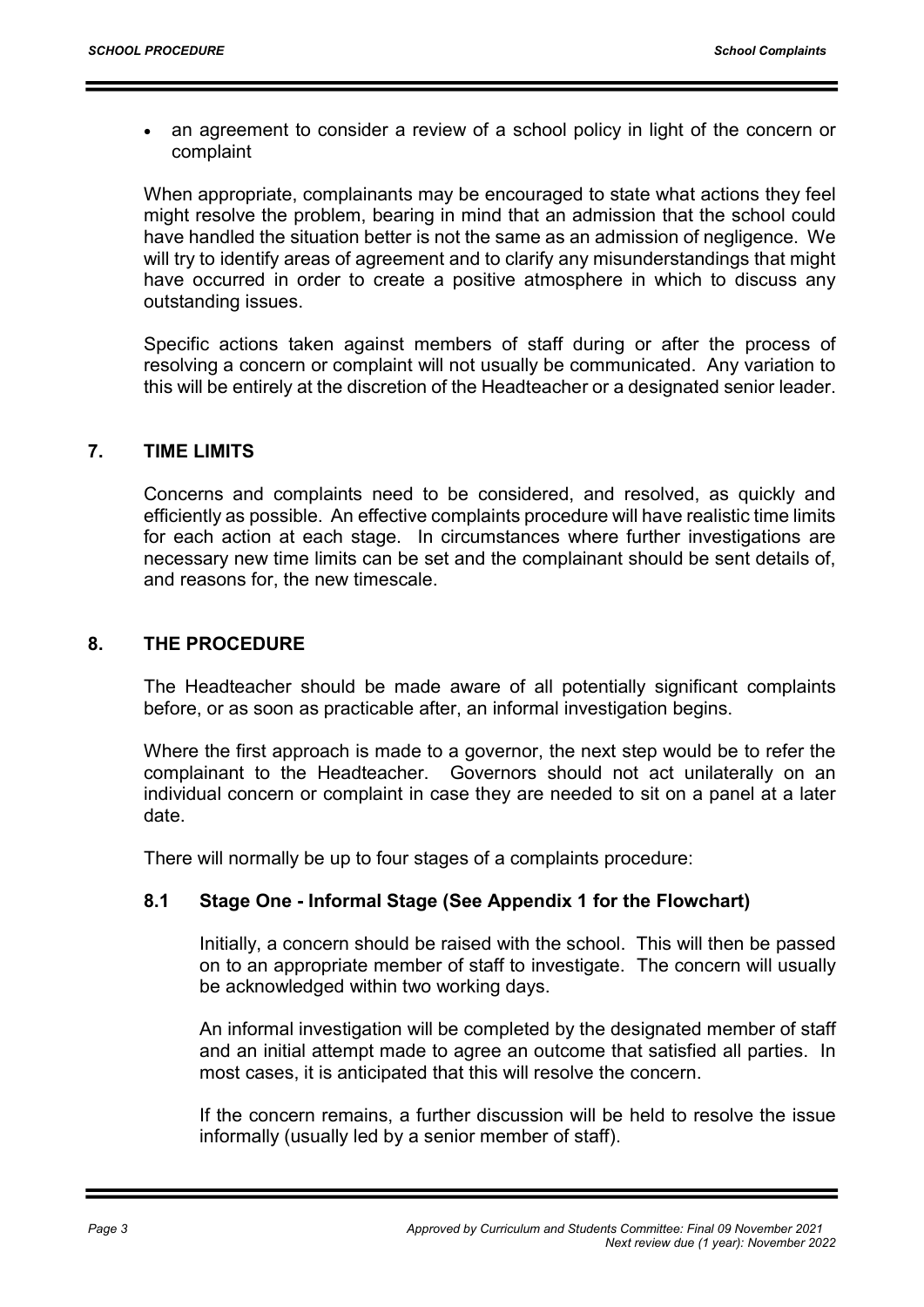If a concern cannot be resolved informally, the concern will move to Stage 2 "Formal Consideration by the Headteacher". However, if the matter involves the Headteacher, the concern will move directly to Stage 3.

The complainant(s) will be informed that the concern will now convert to a formal complaint and will be asked to complete and submit an official Complaint Form to begin the formal process. This form is available on the school website.

#### 8.2 Stage Two - Formal Consideration by the Headteacher

At this point the complainant may feel that the concern should be set on a more formal basis and convert to a complaint. The complainant should complete a form (See Appendix 2) and the complaint will be recorded at this stage. The Complaint Form is also available on the school website.

The Headteacher will:

- Acknowledge the letter within two working days.
- Investigate the complaint and then decide how best to resolve it within a further ten working days. The Headteacher may delegate a senior member of staff to act as the Investigating Officer at this stage.
- Provide a written response outlining how the investigation was conducted, the outcome of the complaint, and the actions taken or proposed to resolve the complaint. The complainant will be offered the opportunity to discuss the outcome if appropriate. This should be within two working days of completing the investigation, unless the Headteacher has informed the complainant that further time will be needed in the circumstances.
- Advise the complainant that if they are dissatisfied with the outcome, their complaint will be considered by the Chair of Governors at Stage Three.
- Inform the Chair of Governors that a formal complaint has been received and what action will be taken to provide a response without discussing the nature of the complaint at this stage.

If the Headteacher is not able to resolve the complaint and/or the complainant still remains unhappy the complaint can be dealt with at Stage Three.

#### 8.3 Stage Three - Consideration by the Chair of Governors

If the complainant is not satisfied with the Headteacher's response and wishes to pursue the matter further, through the procedure, the complainant should write to the Chair of Governors (or Vice Chair if the Chair is unavailable) within ten days of the response and that letter should include:

- Their name
- The nature of their complaint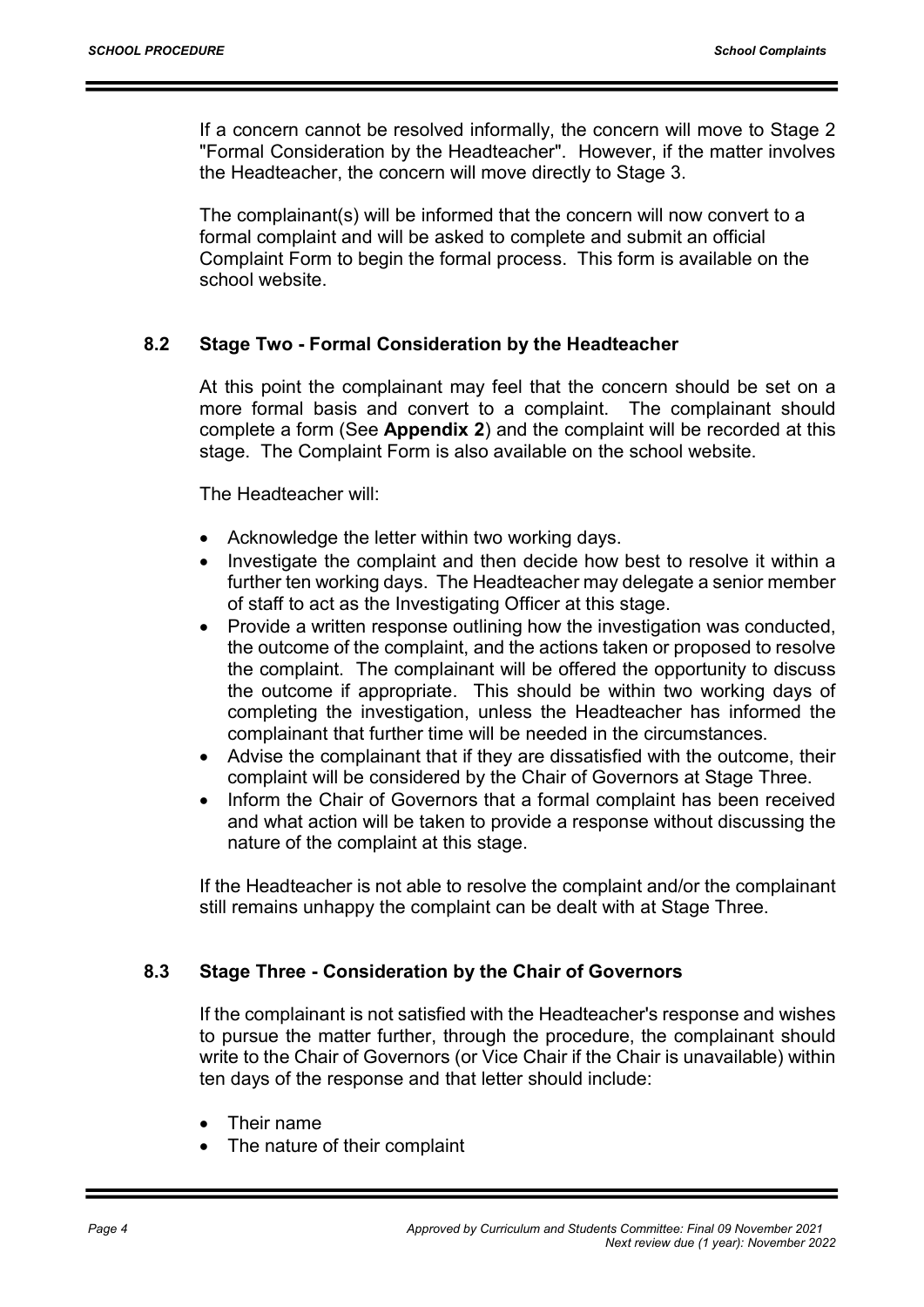- Where appropriate, the reasons why they were unhappy with the Headteacher's decision or handling of the complaint.
- Any resolution they seek
- How they can be contacted

At this stage, only the Chair of Governors will normally be involved, as other Governors may have to listen to any subsequent hearings which may result from an investigation of the complaint

The Chair of Governors will:

- Acknowledge the letter within two working days. The Chair of Governors may nominate another governor to investigate, for personal or contextual reasons. Apart from the 'nominated governor' the Chair must not involve any further governors or report any detail to the Governing Body at this stage. The Chair of Governors should first contact the complainant to ascertain whether it is necessary to meet with them in order to fully understand their complaint.
- Review the investigation conducted at Stage Two and carry out further enquiries if required. The Chair of Governors will conduct the investigation and speak to everyone involved as soon as practicable. This will usually be within ten working days. The aim will be for the Chair of Governors to mediate between the school and the complainant with a view to reaching a mutually satisfactory outcome.
- Provide a written response outlining how the investigation was conducted, the outcome of the complaint, and the actions taken or proposed to resolve the complaint. The complainant will be offered the opportunity to discuss the outcome if appropriate. This should be within a further five working days of completing the investigation, unless additional time is arranged.
- Advise the complainant that if they are dissatisfied with the outcome their complaint will be considered by the Complaints Panel of the Governing Body at Stage Four.
- Complaints against a governor will be addressed to the Clerk to Governors and responded to within five working days. These complaints will normally be dealt with by the Chair of Governors (or the Vice Chair if the Chair is the subject of the complaint).

If the Chair of Governors is not able to resolve the complaint and/or the complainant still remains unhappy the complaint can be dealt with at Formal Stage Four.

The timescales indicated are those which are expected in normal circumstances. Where the complaint is detailed and/or requires an extensive investigation, the timescales may be increased. The complainant should be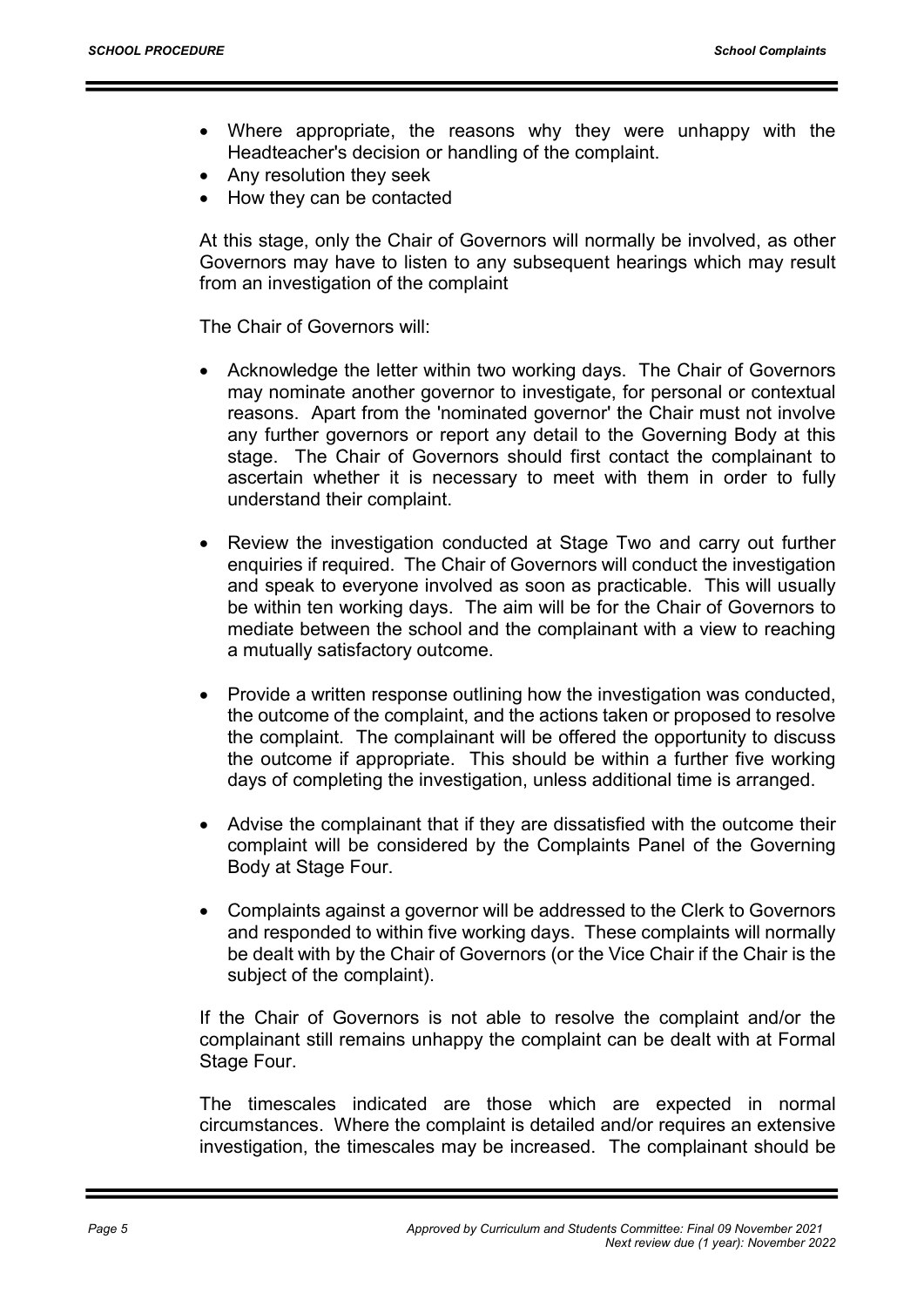informed in writing of any variations to the timescales indicated and given a revised timetable for resolving their complaint.

## 8.4 Stage Four - Complaint heard by the Governors' Complaints Panel

If the complainant is dissatisfied with the outcome of the Chair of Governors' investigation the complainant should write to the Chair of Governors, within ten working days of receiving the response, stating why they are dissatisfied with the outcome and/or handling of the complaint and request that their complaint be referred to the Complaints Panel of the Governing Body.

The Complaints Panel will comprise three Governors who have not previously been involved in the complaint and do not have a personal or pecuniary interest. It would normally be inappropriate for the Complaints Panel to include staff Governors. Individual complaints are not heard by the whole Governing Body at any stage.

A meeting of the Complaints Panel will be convened within 10 working days of the request, or as soon as is reasonably practicable.

At least five working days before the meeting members of the Complaints Panel and complainant will receive papers about the complaint which will include as appropriate:

- A copy of the original complaint
- A copy of the letter sent to the complainant about the outcome at Stage Two
- A copy of the letter from the complainant expressing their dissatisfaction with the outcome at Stage Two
- A copy of the letter to the Chair of Governors requesting an investigation at Stage Three
- A copy of the letter sent to the complainant about the outcome at Stage **Three**
- A copy of the letter from the complainant expressing their dissatisfaction with the outcome at Stage Three
- A copy of the letter requesting that the complaint is heard by the Complaints Committee.

The complainant will be invited to attend the meeting to state their case and will be offered the opportunity to be accompanied by a friend or other adult if they wish. Children should not attend unless the Complaints Panel deems that it would be helpful. In such situations the Governors will seek the permission of the parents. The complainant does not have to attend the meeting, in which case the Complaints Panel will consider the documentary evidence provided by the complainant.

The Headteacher and/or Chair of Governors should be invited to attend the meeting. They do not have to attend the meeting, in which case the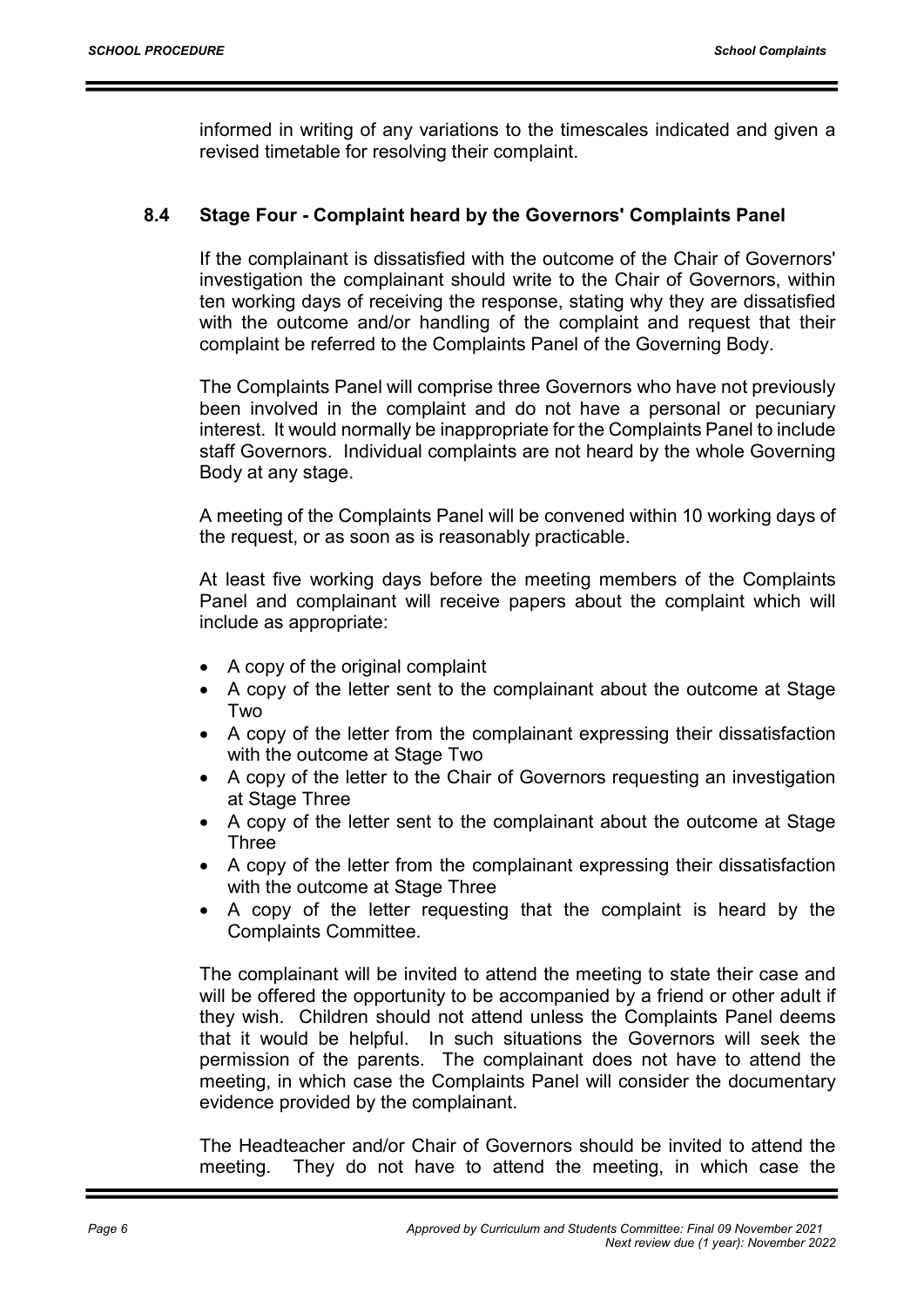Complaints Panel will consider the documentary evidence relating to any investigation(s) the Headteacher or Chair of Governors carried out.

The Panel should take the following points into account:

- The hearing is as informal as possible.
- Witnesses are only required to attend for the part of the hearing in which they give their evidence.
- After introductions, the remit of the panel should be confirmed.
- Clarification of time allocation/constraints and any potential for adjournment
- Check all parties have all documentation.
- The complainant is invited to explain their complaint, and be followed by their witnesses.
- The Headteacher and/or Chair of Governors may question both the complainant and the witnesses after each has spoken.
- The Headteacher and/or Chair of Governors is then invited to explain the school's actions and be followed by the school's witnesses.
- The complainant may question both the Headteacher and the witnesses after each has spoken.
- The panel may ask questions at any point.
- The complainant is then invited to sum up their complaint.
- The Headteacher and/or Chair of Governors is then invited to sum up the school's actions and response to the complaint.
- The complainant and the Headteacher and or Chair of Governor parties leave together while the panel decides on the issues.
- The Chair explains that both parties will hear from the panel within two working days.

Advice on conducting a complaint hearing may be sought from the Local Authority Governor Support Service. In exceptional circumstances the Chair may wish to request the attendance of an appropriate LA officer to provide advice and guidance to the panel. Attendance by an appropriate officer would be part of the authority's traded services and subject to availability. That person would not have any role in deciding the outcome but would advise on procedure.

The Chair should arrange for notes, to aid the panel's decision, to be taken during the hearing.

In the event that further information is needed and it is not available at the time the meeting may be adjourned and re-convened at a mutually convenient time. This should be as quickly as possible and wherever practicable within five working days.

The panel can:

dismiss the complaint in whole or in part;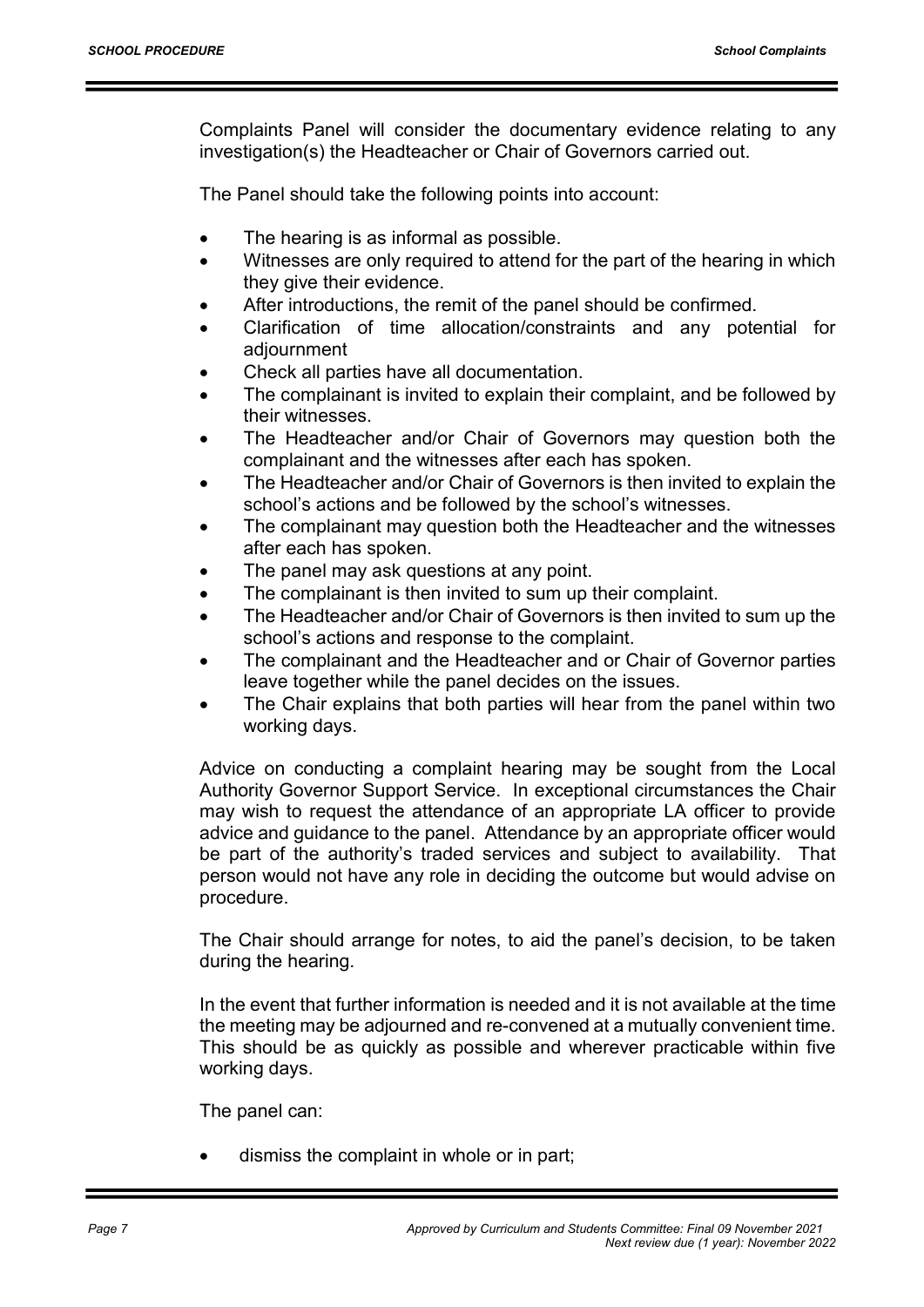- uphold the complaint in whole or in part;
- decide on the appropriate action to be taken to resolve the complaint;
- recommend changes to the school's systems or procedures to ensure that problems of a similar nature do not recur.

Governors sitting on a complaints panel should remember that:

- it is important that the appeal hearing is independent and impartial and that it is seen to be so. No governor may sit on the panel if they have had a prior involvement in the complaint or in the circumstances surrounding it
- the aim of the hearing, which needs to be held in private, will always be to resolve the complaint and achieve reconciliation between the school and the complainant. However, it has to be recognised that the complainant might not be satisfied with the outcome if the hearing does not find in their favour. It may only be possible to establish the facts and make recommendations which will satisfy the complainant that his or her complaint has been taken seriously
- an effective panel will acknowledge that many complainants feel nervous and inhibited in a formal setting. Parents often feel emotional when discussing an issue that affects their child. Similar feelings apply to staff involved. The panel chair will ensure that the proceedings are as welcoming as possible
- they need to be aware of, and familiar with, the complaints procedure

The Complaints Panel will be clerked. The Clerk will be the contact point for the complainant and will:

- set the date, time and venue of the hearing, ensuring that the dates are convenient to all parties and that the venue and proceedings are accessible
- collate any written material and send it to the parties in advance of the hearing
- notify all parties of timescales and deadlines
- meet and welcome the parties as they arrive at the hearing
- record the proceedings
- notify all parties of the panel's decision

The Chair of the Panel has a key role ensuring that:

- the remit of the panel is explained to the parties and each party has the opportunity of putting their case without undue interruption
- the issues are addressed
- key findings of fact are made
- parents and others who may not be used to speaking at such a hearing are put at ease
- the hearing is conducted in an informal manner with each party treating the other with respect and courtesy
- the panel is open-minded and acting independently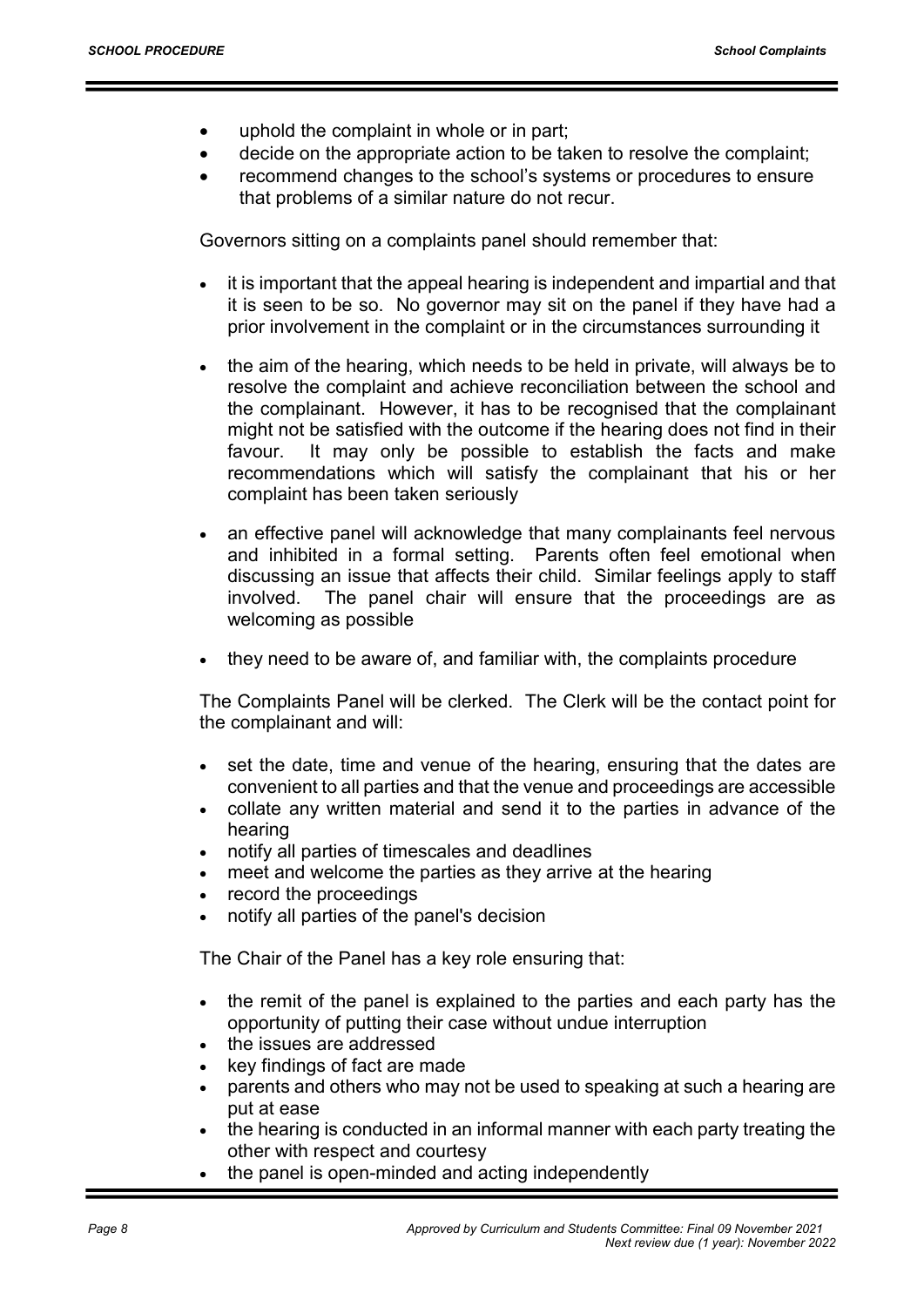- no member of the panel has a vested interest in the outcome of the proceedings or any involvement in an earlier stage of the procedure
- each side is given the opportunity to state their case and ask questions
- written material is seen by all parties. If a new issue arises it would be useful to give all parties the opportunity to consider and comment on it

They should consider whether the earlier investigation(s) were conducted appropriately and reasonably, whether the decision of the Headteacher /Chair of Governors was reasonable and the panel may determine an alternative outcome to the complaint, where appropriate.

## The decision of the Complaints Panel is final.

## 9. DISSATISFIED COMPLAINANTS

If a complaint is not resolved by the school, the complainant is not satisfied and wishes to pursue the matter further, they may address their complaint to the Secretary of State for Education. The formal complaint must have been through all the stages of the school's procedure.

Registered parents and carers may complain to Ofsted about issues that relate to the school as a whole e.g.:

- $\bullet$  the education provided,
- underachievement of pupils or different needs not being met,
- poor leadership/management or waste of money,
- the neglect of pupils' personal development.

These issues must not relate to an individual student. Ofsted cannot investigate incidents or review how a school has responded to a complaint.

## 10. THE ROLE OF THE LOCAL AUTHORITY (LA)

The LA has no statutory role in resolving external complaints about the actions of school staff.

The LA is not able to review the school's response to a complaint and is not an appeal body.

## 11 REPEATED COMPLAINTS / UNREASONABLY PERSISTENT COMPLAINTS AND UNREASONABLE BEHAVIOUR

There is a procedure for dealing with unreasonably persistent complainants and/or unreasonable complaints behaviour, available as Appendix 3.

The aim of the complaints procedure is to limit the number of protracted complaints.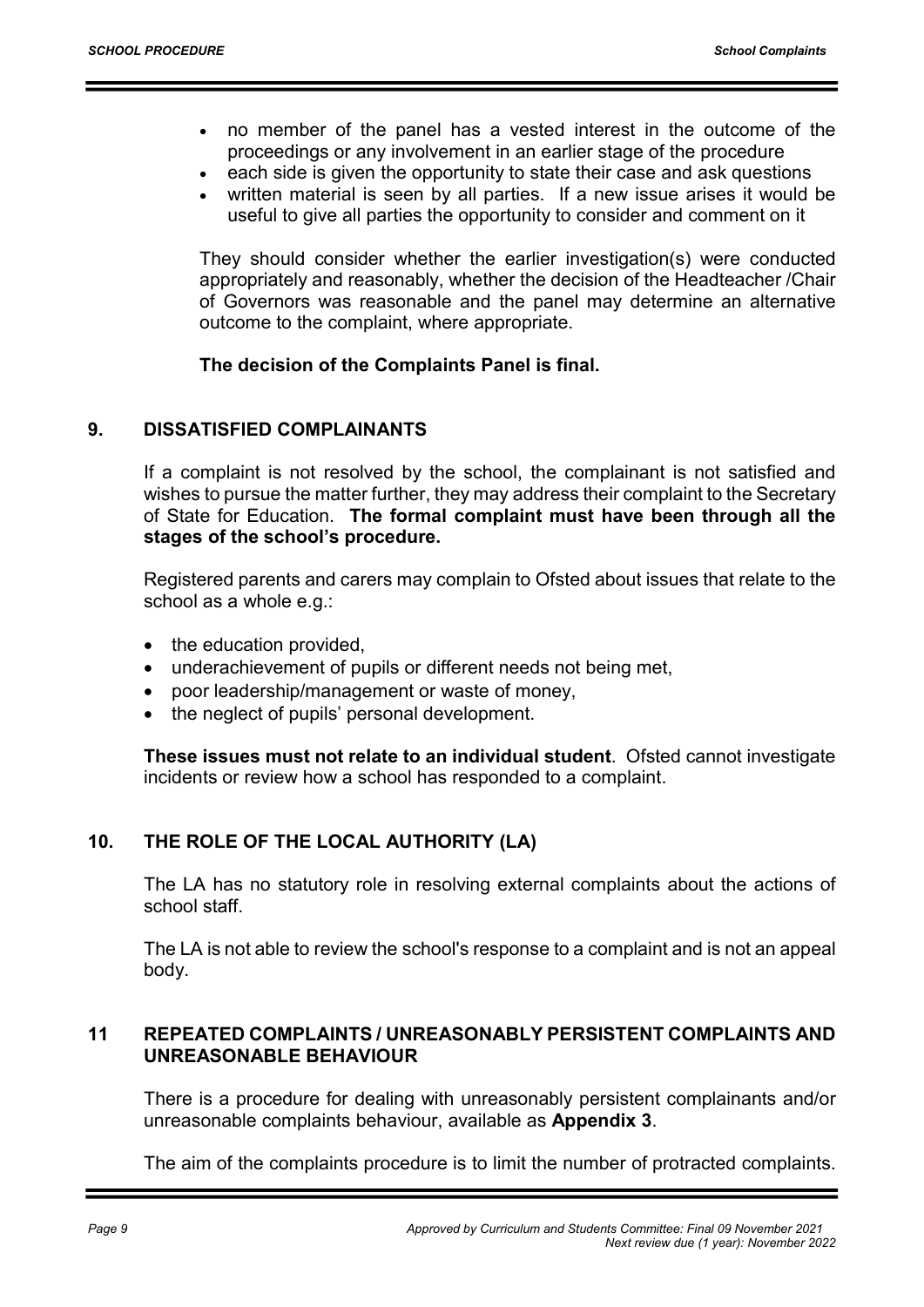There will, however, be occasions when the complainant remains dissatisfied even though all stages of the Complaints Procedure have been completed. If the complainant continues to raise the same issue it is reasonable for the Chair of Governors to inform them in writing that the procedure has been exhausted and that the matter is now closed.

## 12. MONITORING AND RECORDING COMPLAINTS

The Governing Body recognises that the process of listening to, and resolving complaints may identify underlying issues that need to be addressed and ensure more effective school management and routines. Therefore, the Governing Body will monitor the level and nature of complaints and review the outcomes on a regular basis to ensure the effectiveness of this procedure and make changes where necessary. Information about complaints presented to the Governing Body for monitoring purposes will not name individuals.

The Headteacher will arrange for a confidential record of the nature and progress of all complaints, when they were made, and their final outcome. The record will include notes of all meetings and what was discussed and agreed. Notes of telephone calls and conversations will be kept along with a copy of any verbal or written response included in the record. The purpose of the Record is for monitoring purposes only and not as a source of information for future references or other issues.

## 13. THE ROLE OF THE GOVERNING BODY

If a School Governor is directly approached by a complainant it is important that the Governor clarifies that they can only give general advice about how their complaint might be dealt with. The Governor should encourage the complainant to talk to the staff member or Headteacher who will attempt to resolve their complaint informally in the first instance. The Governor should also inform the Headteacher and Chair of Governors about the complaint as soon as possible. If it becomes clear that the complaint is about the Headteacher, the complainant should be advised to contact the Chair of Governors.

It is important to note that when a Governor becomes involved in this way they cannot take part in any of the formal procedures which may follow. It may, however, be appropriate for them to accompany the complainant to a planned meeting with a member of staff or the Headteacher. This would normally only be necessary if the complainant appears uncomfortable about attending a meeting with the member of staff or Headteacher.

Governing Bodies may want to monitor the level and nature of complaints and review the outcomes on a regular basis to ensure the effectiveness of their procedure and make changes where necessary. Information about complaints presented to the Governing Body for monitoring purposes should not name individuals and should be reported in very general terms. (e.g. the school received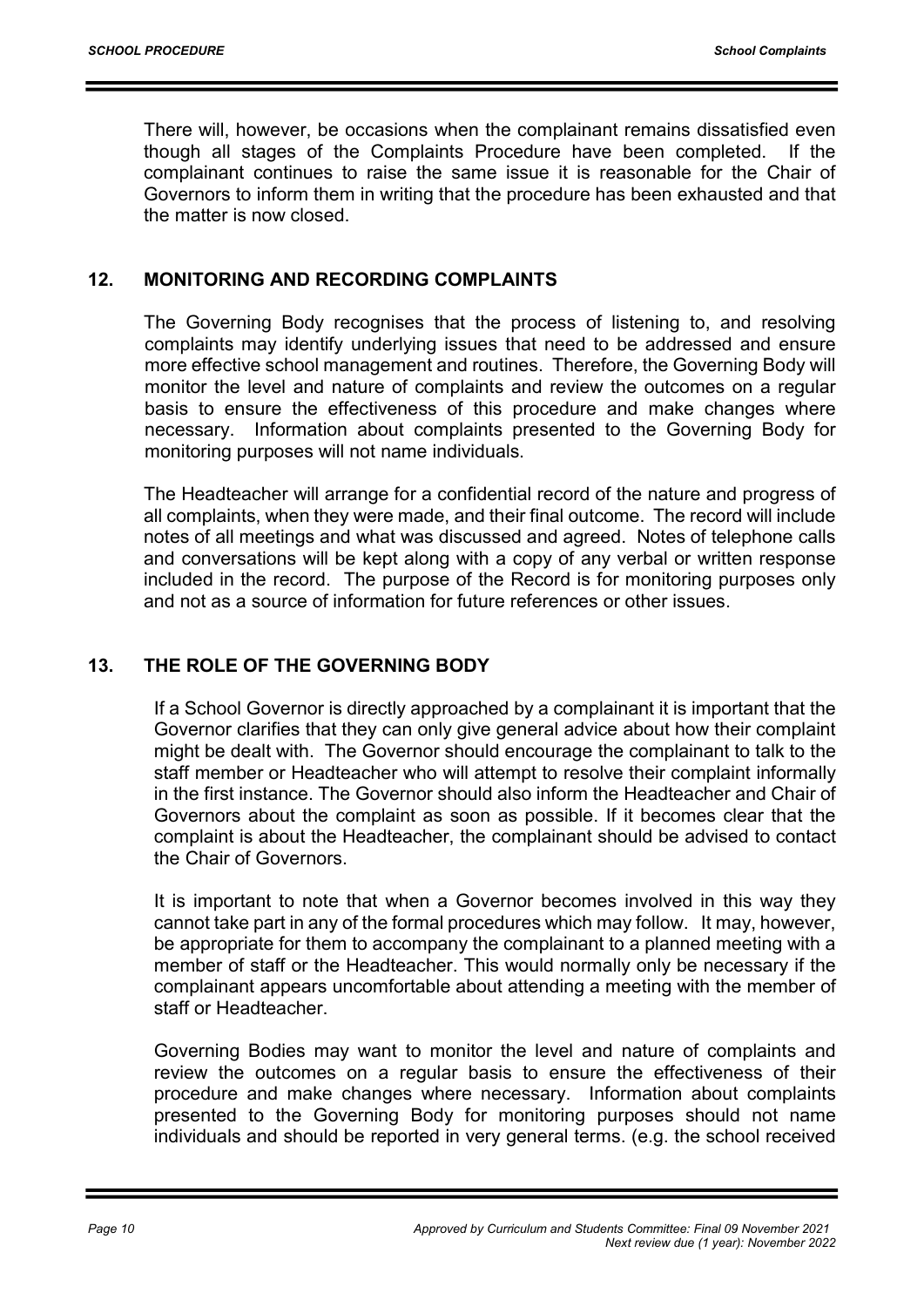a complaint relating to health and safety and therefore the relevant committee will review policy)

The monitoring and review of complaints by the school and the Governing Body can be a useful tool in evaluating a school's performance and contribute to school improvement. As well as addressing an individual's complaints, the process of listening to, and resolving, complaints may identify underlying issues that need to be addressed and ensure more effective school management and routines, e.g. reviewing the anti-bullying policy.

## 14. PUBLICATION OF THE COMPLAINTS PROCEDURE

The Complaints Procedure will be available on the school website or from the school by request.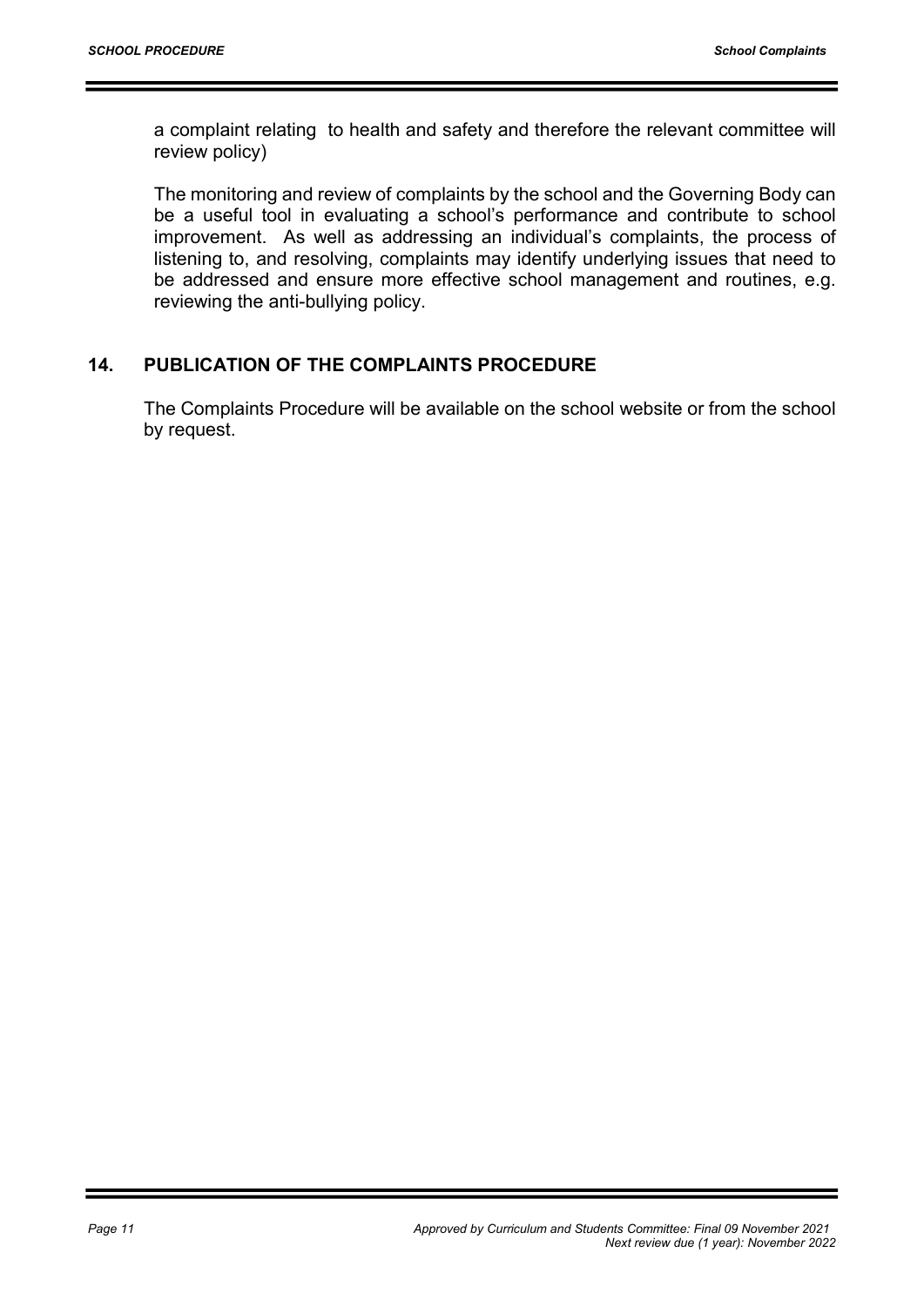## STAGE ONE - INFORMAL STAGE Concern raised with the school Concern triaged to the most appropriate person. Middle leader informed, if relevant SLT link/Headteacher informed immediately if the concern is viewed as potentially serious, or linked to safeguarding Concern acknowledged usually within two working days Informal investigation completed by the appropriate person Initial attempt to agree an outcome that satisfies all parties following the informal investigation. In most cases, it is anticipated that this will resolve the concern The complainant(s) will be informed that the concern will now convert to a formal complaint If the concern remains, a further discussion will be held with the complainant(s) to resolve the issue informally (usually led by a senior member of staff) If a concern cannot be resolved informally, the Headteacher will be informed and the concern will move to stage 2: Formal Consideration by the Headteacher. However if the matter involves the Headteacher, the concern will move directly to Stage 3 The complainant(s) will be asked to complete and submit an official Complaint Form to begin the formal process. This form is available on the school website

## Appendix 1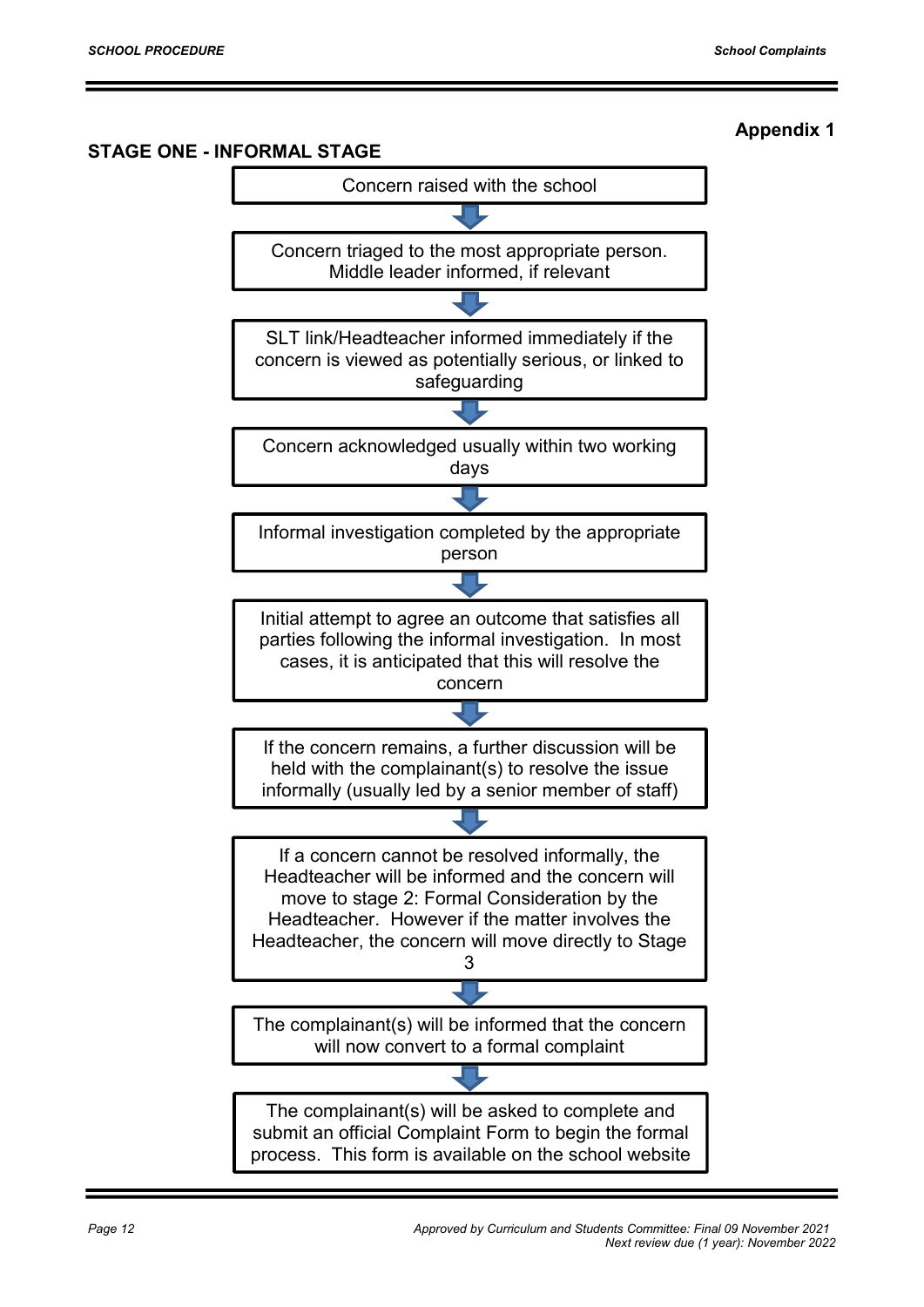Appendix 2

# Lady Manners School

## Complaint Form

Your name:

Your contact details: Address:

Tel No:

Name of student:

Your relationship to the student:

Please give details of your complaint:

What action, if any, have you already taken to resolve your complaint? (Who did you speak to and what was the response?)

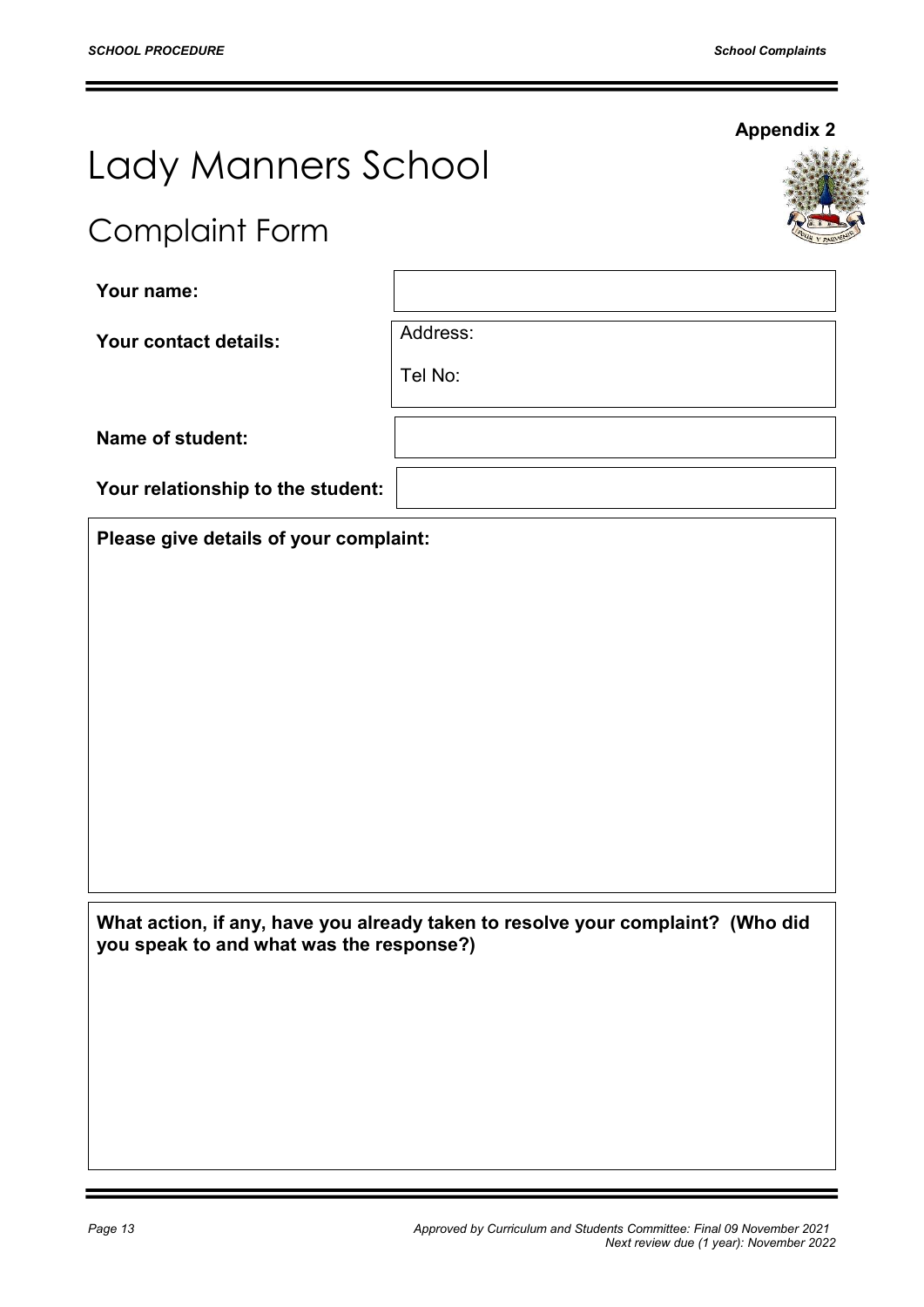What actions do you feel might resolve the problem at this stage?

Are you attaching any paperwork? If so, please give details.

## Signature:

Date:

Official Use Date acknowledgement sent:  $\begin{vmatrix} 1 & 1 & 1 \end{vmatrix}$  By whom: Complaint referred to:  $\qquad \qquad$   $\qquad$  Date:

Page 14 Approved by Curriculum and Students Committee: Final 09 November 2021 Next review due (1 year): November 2022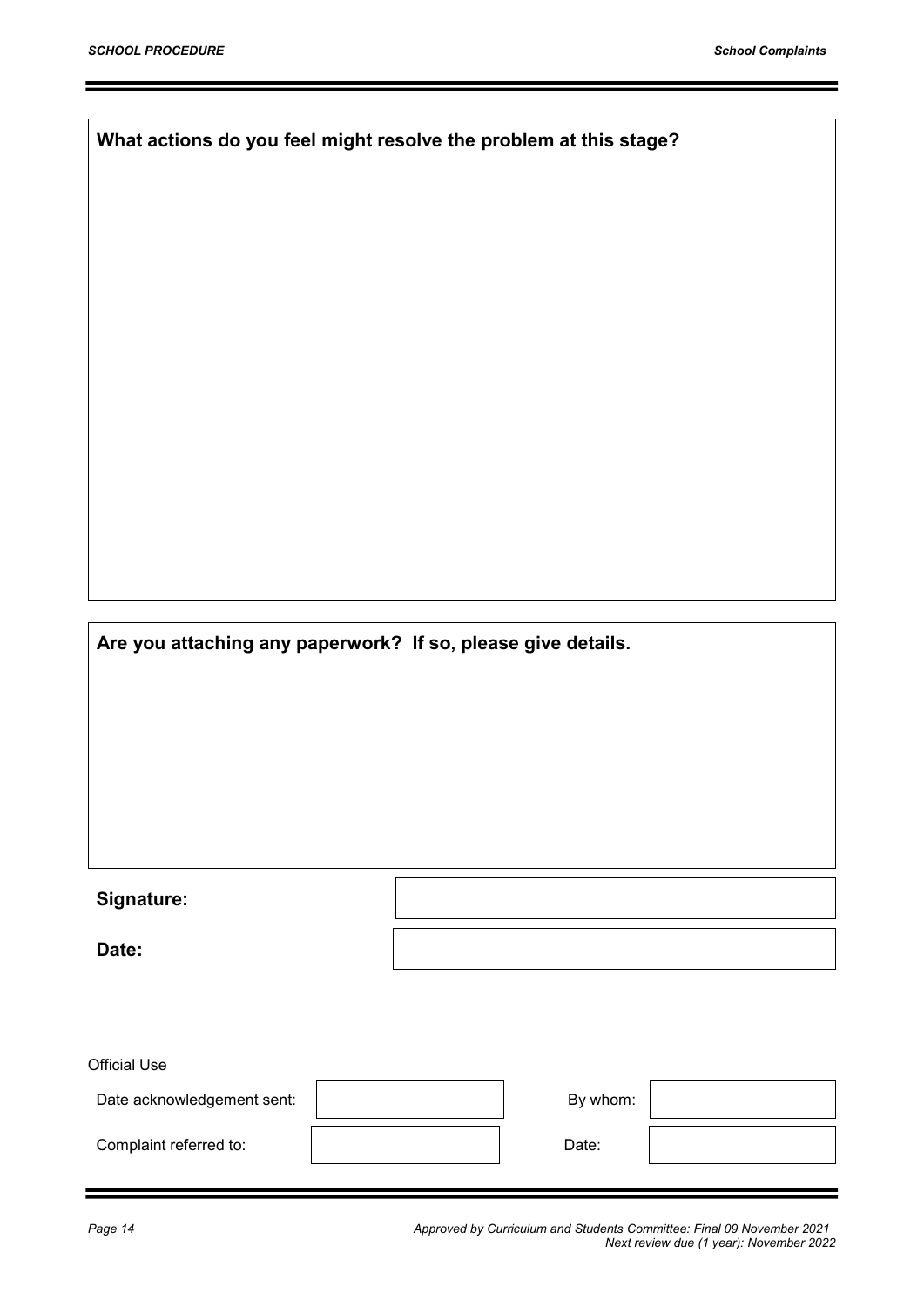## Appendix 3

## PROCEDURE FOR DEALING WITH UNREASONABLY PERSISTENT COMPLAINANTS AND UNREASONABLE COMPLAINANT BEHAVIOUR

#### 1. Introduction

 The school is committed to dealing with all complaints fairly and impartially and to providing a high quality response to complainants. Having a procedure on unreasonably persistent complainants and unreasonable complainant behaviour helps the school to deal with complainants in ways which are consistent and fair.

#### 2. Definitions

 The school has adopted the definition of 'unreasonable' and 'unreasonably persistent' complainants as those who, because of the frequency or nature of their contacts with the school, hinder the school's consideration of their, or other people's, complaints.

#### Unreasonably Persistent Complainant Behaviour

Examples of unreasonably persistent complainant behaviour include:

- Introduction of trivial or irrelevant new information and expecting it to be taken into account and commented on, or raising large numbers of detailed but unimportant questions and insisting they are all fully answered.
- Adoption of a 'scattergun' approach pursuing a complaint with the school and, at the same time, with the local authority and/or with other parties e.g. MPs, Councillors, Police, solicitors, etc
- Making excessive demands on the time and resources of staff whilst the complaint is being investigated e.g. excessive telephoning or sending e-mails to staff, writing lengthy complex letters every few days and expecting immediate responses.
- Submission of repeat complaints, after the complaints process has been completed, essentially about the same issue but with additions/variations which the complainant insists make these 'new' complaints which he/she wants to be put through the full complaints procedure.
- Refusal to accept the decision reached on the complaint, repeatedly arguing the point and complaining about the decision.

This list is not exhaustive and unreasonably persistent complainant behaviour is not limited to one, or a combination of any, of the above.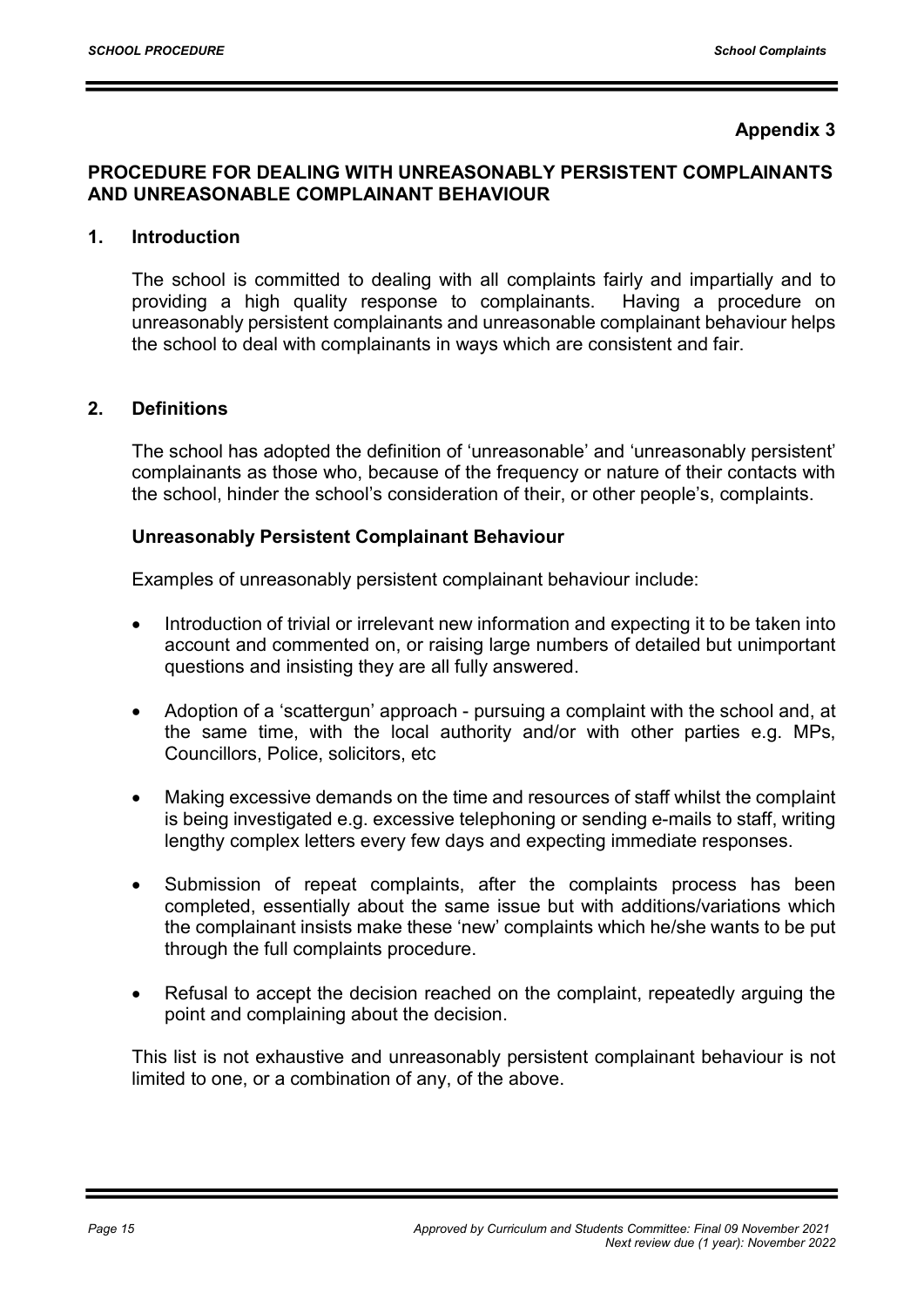## Unreasonable Complainant Behaviour

Unreasonable complainant behaviour can come about when the situation between the school and a complainant escalates and the complainant's behaviour becomes unacceptable e.g. abusive, offensive, or threatening. Examples of unreasonable complainant behaviour include:

- Refusal by complainant to specify the grounds of a complaint, despite offers of assistance from the Headteacher.
- Refusal by complainant to co-operate with the complaints process, yet still wanting his/her complaint to be resolved.
- Refusal to accept that issues raised are not within the remit of the complaints procedure.
- Insistence that the complaint be dealt with in ways which are incompatible with the school's adopted complaints procedure.
- Making apparently groundless complaints about staff/governor dealing with the complaint and seeking to have those staff removed/replaced.
- Changing the basis of the complaint as the investigation proceeds and/or denying statements he/she made at an earlier stage.
- Electronically recording meetings and conversations without the prior knowledge and consent of the other persons involved.

This list is not exhaustive and unreasonable complainant behaviour is not limited to one, or a combination of any, of the above.

## 3. Aim

 The aim of the procedure for dealing with unreasonably persistent complainants and unreasonable complainant behaviour, is to deal fairly and honestly with the complainant whilst ensuring that other service users and staff/governors do not suffer any detriment from people making repeated and persistent, unreasonable complaints.

## 4. Dealing with Unreasonably Persistent Complainants

 The decision to designate someone as unreasonably persistent can only be made by the Chair of Governors in consultation with the Headteacher. As appropriate, staff and governors should be informed that contact with a named complainant is being restricted and why, and who will have access to that information on request.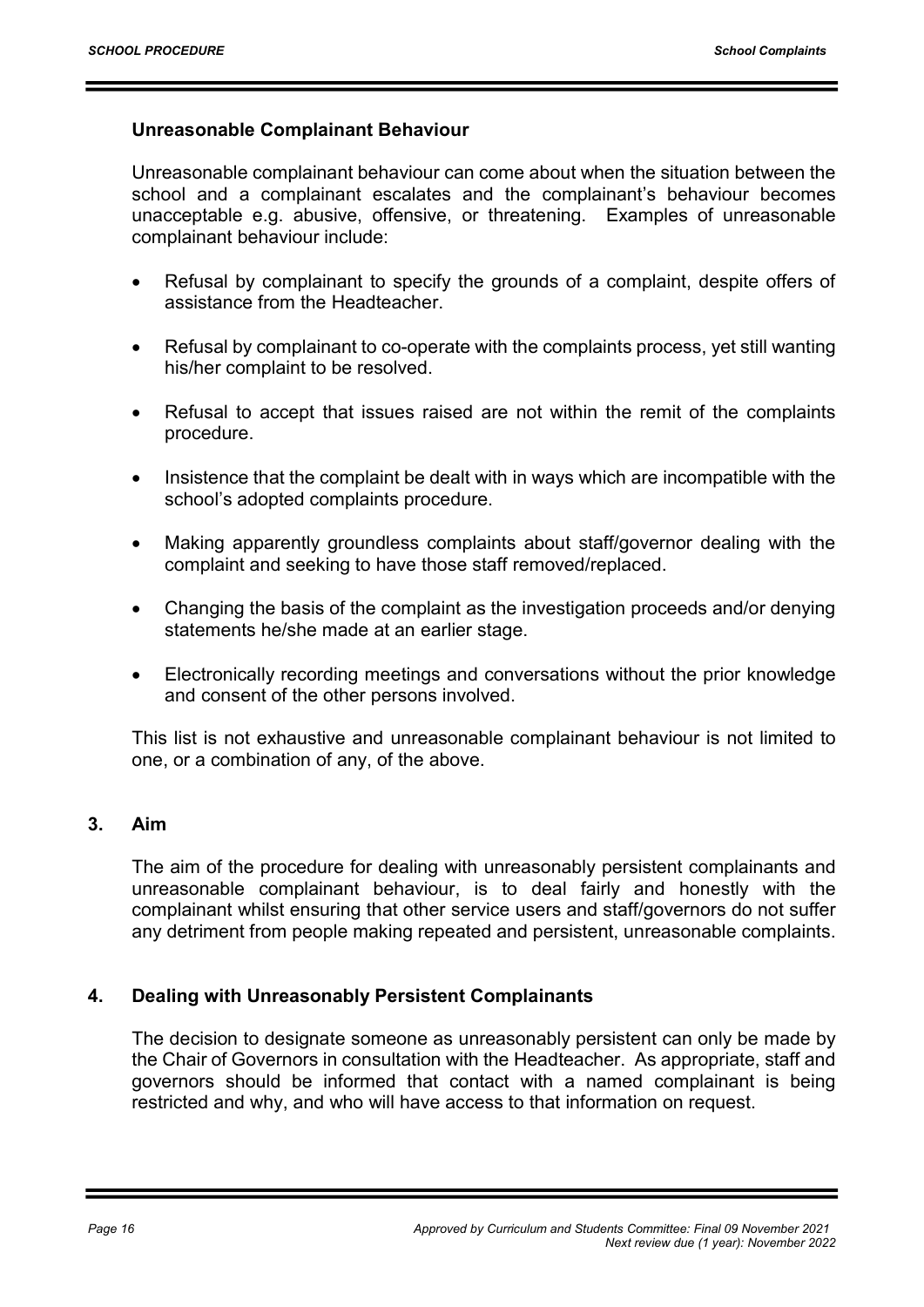#### 5. Assessing whether the action is proportionate and necessary

 Consideration of the following points, together with any other relevant factual information, will be necessary to assess whether the proposed action is proportionate and necessary:

- Is the complaint being investigated properly and in accordance with the school's procedure for investigating complaints?
- Is there another, more specific, path for the complainant to follow?
- Are the correct timescales being adhered to?
- Has the complainant been advised of any delays that may have occurred?
- Are the considerations/decisions reached, as part of the investigation, being reached correctly?
- Have communications with the complainant been adequate, clear and coordinated?
- Has consideration been given to the possibility of mental health problems, learning disabilities, or personality disorders?
- Is the complainant now providing any significant new information that might affect the school's view of his/her complaint?

## 6. Assessing whether further action is necessary before designating the complainant 'unreasonably persistent'

 If satisfied on these points, consideration should be given to whether further action is necessary prior to making the decision to designate the complainant as unreasonably persistent, for example:

 Have any meetings taken place between the complainant and the Headteacher and Chair of Governors? If not, unless there is a known risk about such a meeting, would this be likely to help the situation? The complainant may be accompanied by an advocate, if he/she wishes, if it is considered that a meeting may help the situation.

## 7. Applying restrictions

 Before applying any restrictions, the complainant should be given a warning in writing that if his/her actions continue, the school may decide to treat him/her as an unreasonably persistent complainant and explain why.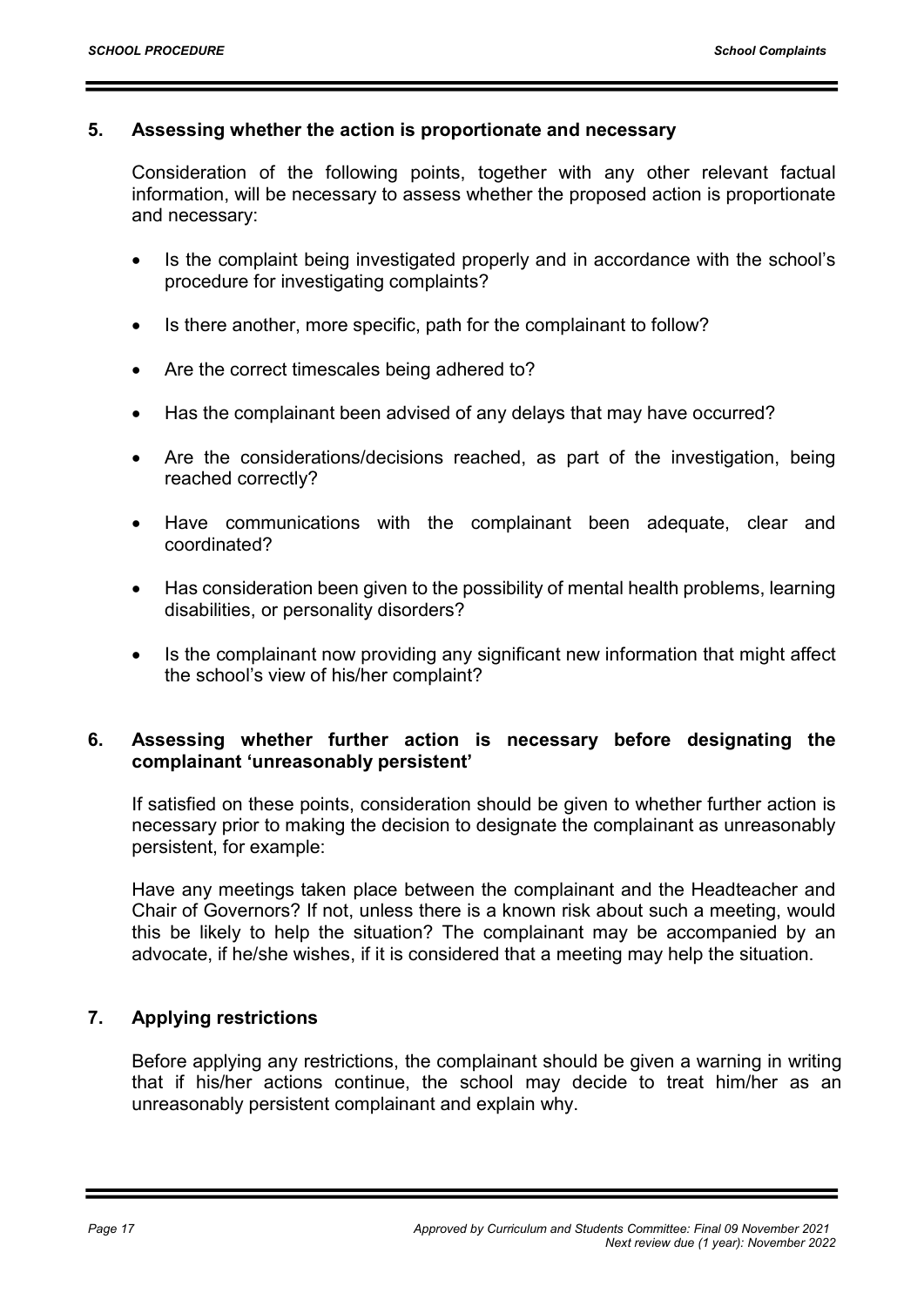#### 8. Options for action

 The precise nature of the action the school decides to take should be appropriate and proportionate to the nature and frequency of the complainant's contacts with the school at that time. It is important, however, to ensure that the Complaints Procedure has been followed.

 The following is a list of some possible actions for managing a complainant's involvement with the school:

- Placing time limits on telephone conversations and personal contacts.
- Restricting the number of telephone calls that will be taken e.g. one call on one specified day of any week.
- Limiting the complainant to one contact medium e.g. telephone, letter, e-mail and/or requiring the complainant to communicate with one named member of staff.
- Requiring personal contacts to take place in the presence of a witness.
- Refusing to register/process further complaints about the same matter.

The list is not exhaustive and local case by case factors may be relevant in deciding appropriate action.

#### 9. Completed Complaints

 Where the complaint has gone through Stage Four of the school's corporate complaints procedure then there is no further avenue through which to pursue the matter with the school. Should correspondence from the complainant continue, the Chair of the Governing Body will write to the complainant to inform him/her that the matter is at an end and the school will not enter into further correspondence about the complaint, and any further letters on the same subject will be read and placed on file, but will receive no acknowledgement or response.

#### 10. Dealing with Unreasonable Complainant Behaviour

 The school has a duty to ensure the health, safety and welfare of its staff and it does not expect staff to tolerate language or behaviour by complainants which is abusive, offensive, or threatening.

 Members of staff who feel threatened or intimidated by the language or behaviour of complainants should report their concerns to their Headteacher, copied to Chair of Governors.

The Headteacher will then consider: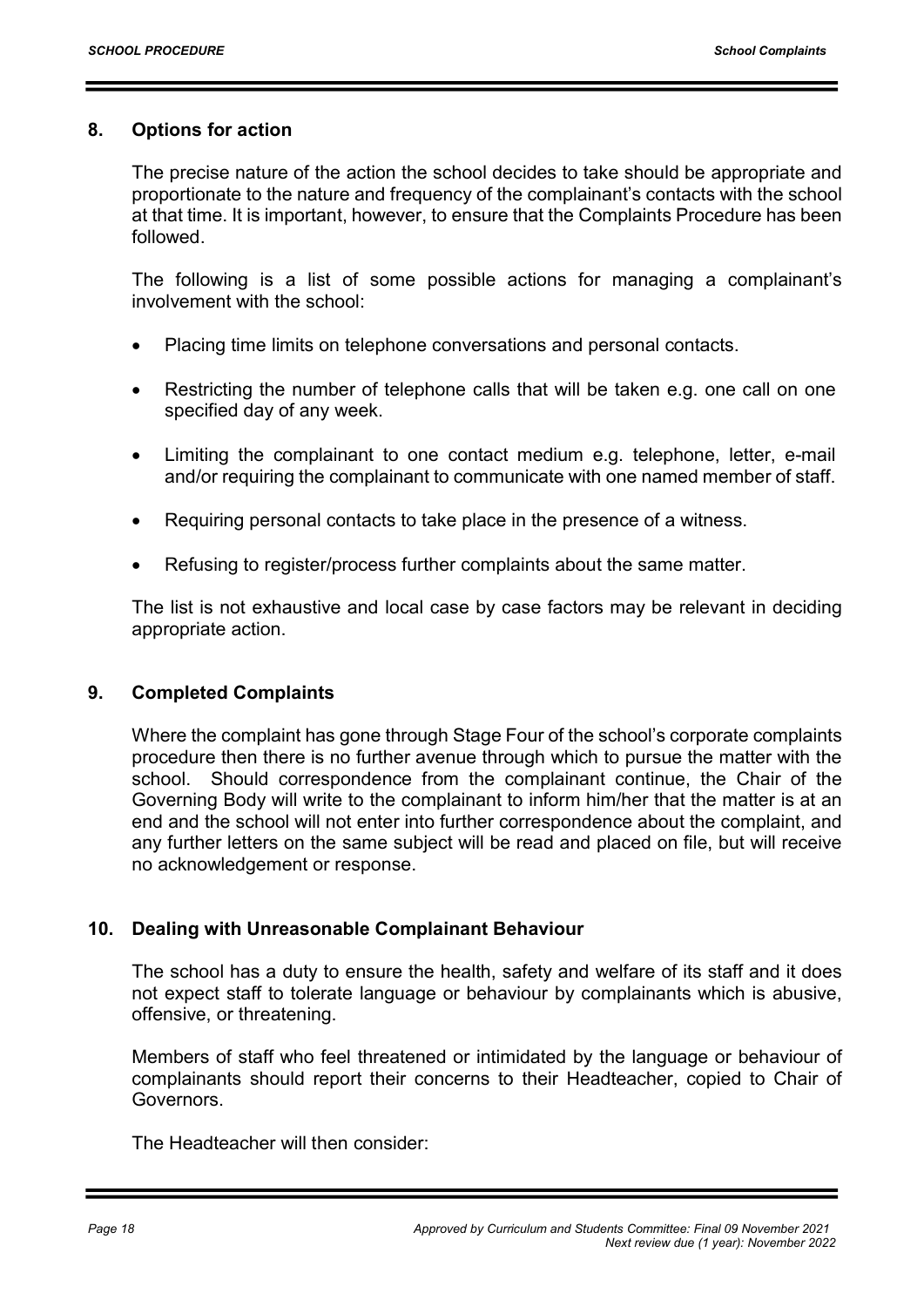Whether to write to the complainant, requiring him/her not to repeat the behaviour and, if necessary, setting conditions and restrictions for further contact with staff.

Whether to report the incident to the Police.

 This procedure sits alongside existing policies as a means of addressing the full spectrum of behaviours which the school may need to address.

#### 10.1 Telephone contact

 During a telephone conversation, if staff consider that the caller is becoming aggressive and/or offensive, they will inform the caller that they will terminate the conversation unless such behaviour ceases. If the aggression continues, the member of staff will terminate the call and a note will be placed on file explaining why the call was terminated.

 Repeated calls of this nature are considered to be unacceptable and should be reported to the Headteacher to determine appropriate action.

#### 10.2 Personal contact

 Visitors to school premises may show aggressive behaviour when they do not achieve the aim of their visit. Triggers for unreasonable behaviour can include:

- Not being able to see the person he/she holds responsible for his/her current situation or discontentment.
- Not being allowed instant access to the Headteacher.
- Not being able to resolve his/her complaint during his/her visit.

Examples of aggressive and unreasonable behaviour can include:

- Shouting loudly and making demands to see the staff member he/she holds responsible.
- Making threats to members of staff who are trying to help.
- Using abusive and upsetting language to members of staff.
- Refusing to leave until the problem is resolved.
- His/her continued presence causes disruption/distress to other visitors.

Difficult situations such as this can sometimes be resolved by being patient, remaining calm, listening and identifying the exact nature of the problem.

If it is not possible to resolve the situation actions may include:

- Ensure another member of staff is present. If this is not practicable, assess the situation and decide what action you should take e.g. leave the room to seek assistance.
- Telephone to ask for further assistance if necessary and possible.
- If applicable, try to remain behind a desk/table/counter this acts as a barrier and maintains a distance, thus reducing the risk of violent behaviour.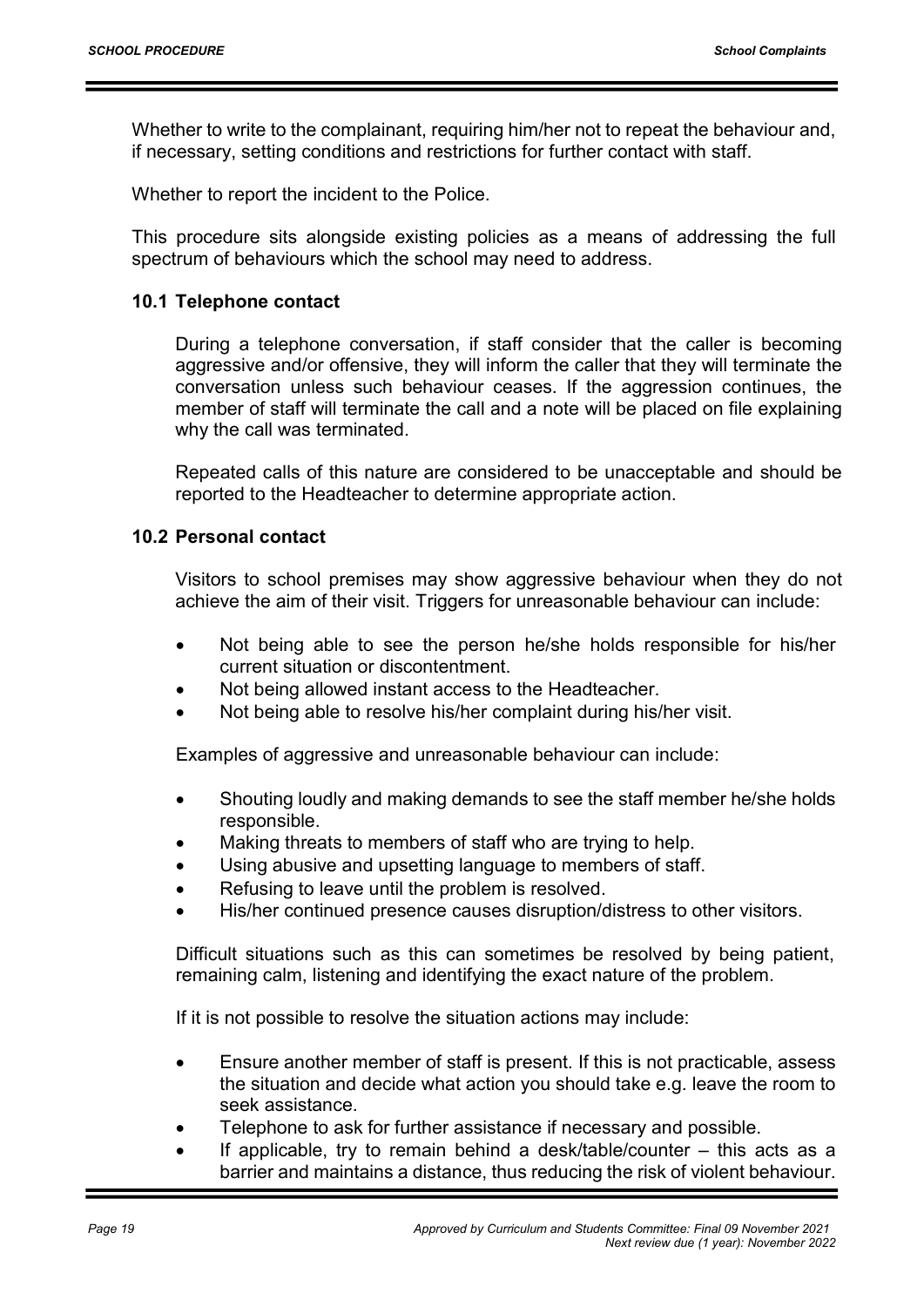- If the complainant refuses to calm down, raise the alarm to ask for assistance.
- Explain clearly that you are unable to help any further but that you will pass on the details of his/her complaint to the relevant person, then, if necessary, ask the complainant to leave the premises.
- As soon as possible after the incident, write up a clear account of what has happened, listing those present at the time. Sign and date the document and forward to the Headteacher.

This list is not exhaustive and unreasonable complainant behaviour is not limited to one, or a combination of any, of the above.

Where the behaviour is so extreme that it threatens the immediate safety and welfare of the school's staff, other options will be considered e.g. reporting the matter to the Police or taking legal action. In such cases, the complainant may not be given prior warning of that action.

## 11. Application of the Procedure

 If the decision is made to apply the procedure, the Chair of Governors will write to the complainant to:

- Inform him/her that the decision has been taken to invoke the procedure.
- Explain what it means for his/her contacts with the school.
- Explain how long any restrictions will last.
- Explain what the complainant can do to have the decision reviewed.
- Enclose a copy of the procedure with the letter.

## 12. Records

 Adequate records must be kept of all contacts with unreasonably persistent complainants and complainants behaving unreasonably. The information should be treated as confidential and only shared with those who may be affected by the decision.

Key information to be recorded includes:

- When a decision is taken to apply, or not to apply, the procedure following a request to do so by a member of staff.
- When a decision is taken to make an exception to the procedure after it has been applied, e.g. if extenuating circumstances subsequently come to light.
- When a decision is taken, and the reason, not to put a further complaint from the same complainant through the complaints procedure.